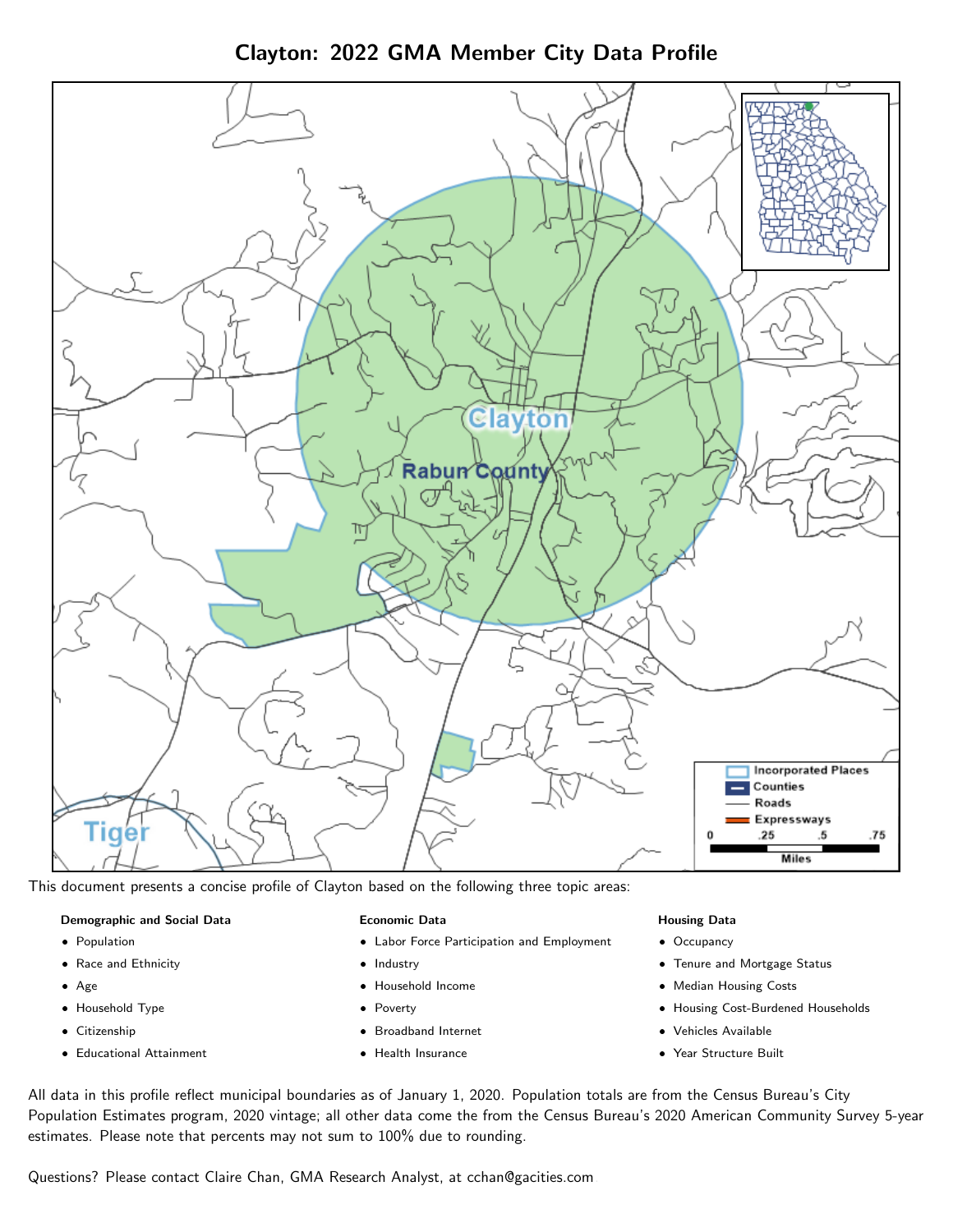# Clayton: Demographic and Social





**Citizenship** 



Source: American Community Survey, 2020 5-year estimates, table B05002 Source: American Community Survey, 2020 5-year estimates, table B15002

# Race and Ethnicity



Source: U.S. Census Bureau, City Population Estimates, 2020 vintage Source: American Community Survey, 2020 5-year estimates, table B03002

# Household Type



Source: American Community Survey, 2020 5-year estimates, table B01001 Source: American Community Survey, 2020 5-year estimates, table B11001

# Educational Attainment



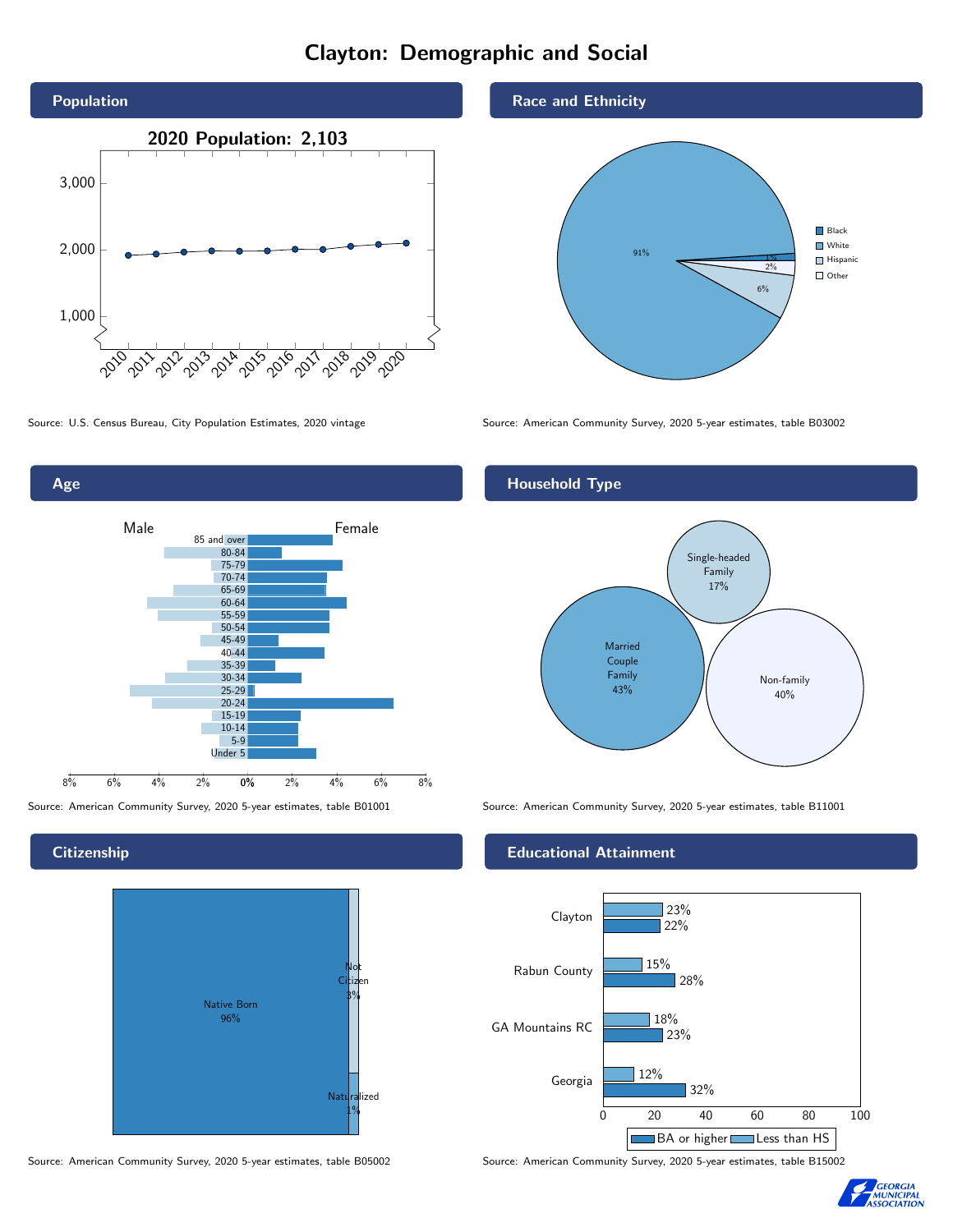# Clayton: Economic



Source: American Community Survey, 2020 5-year estimates, table B23001 Note: Unemployment rate is based upon the civilian labor force.

# Industry

| Agriculture, forestry, fishing and hunting, and mining      | $0\%$ |
|-------------------------------------------------------------|-------|
| Construction                                                | 6%    |
| Manufacturing                                               | 14%   |
| <b>Wholesale Trade</b>                                      | 3%    |
| Retail Trade                                                | 16%   |
| Transportation and warehousing, and utilities               | 7%    |
| Information                                                 | $0\%$ |
| Finance and insurance, real estate, rental, leasing         | 3%    |
| Professional, scientific, mgt, administrative, waste mgt    | 9%    |
| Educational services, and health care and social assistance | 18%   |
| Arts, entertainment, recreation, accommodation, food        | 18%   |
| service                                                     |       |
| Other services, except public administration                | 3%    |
| Public administration                                       | 2%    |

Source: American Community Survey, 2020 5-year estimates, table C24030



Source: American Community Survey, 2020 5-year estimates, tables B19013 and B19025 Source: American Community Survey, 2020 5-year estimates, table B17010

Broadband Internet No 33% Yes 67%

# Health Insurance



Source: American Community Survey, 2020 5-year estimates, table B28002 Source: American Community Survey, 2020 5-year estimates, table B18135



# **Poverty**